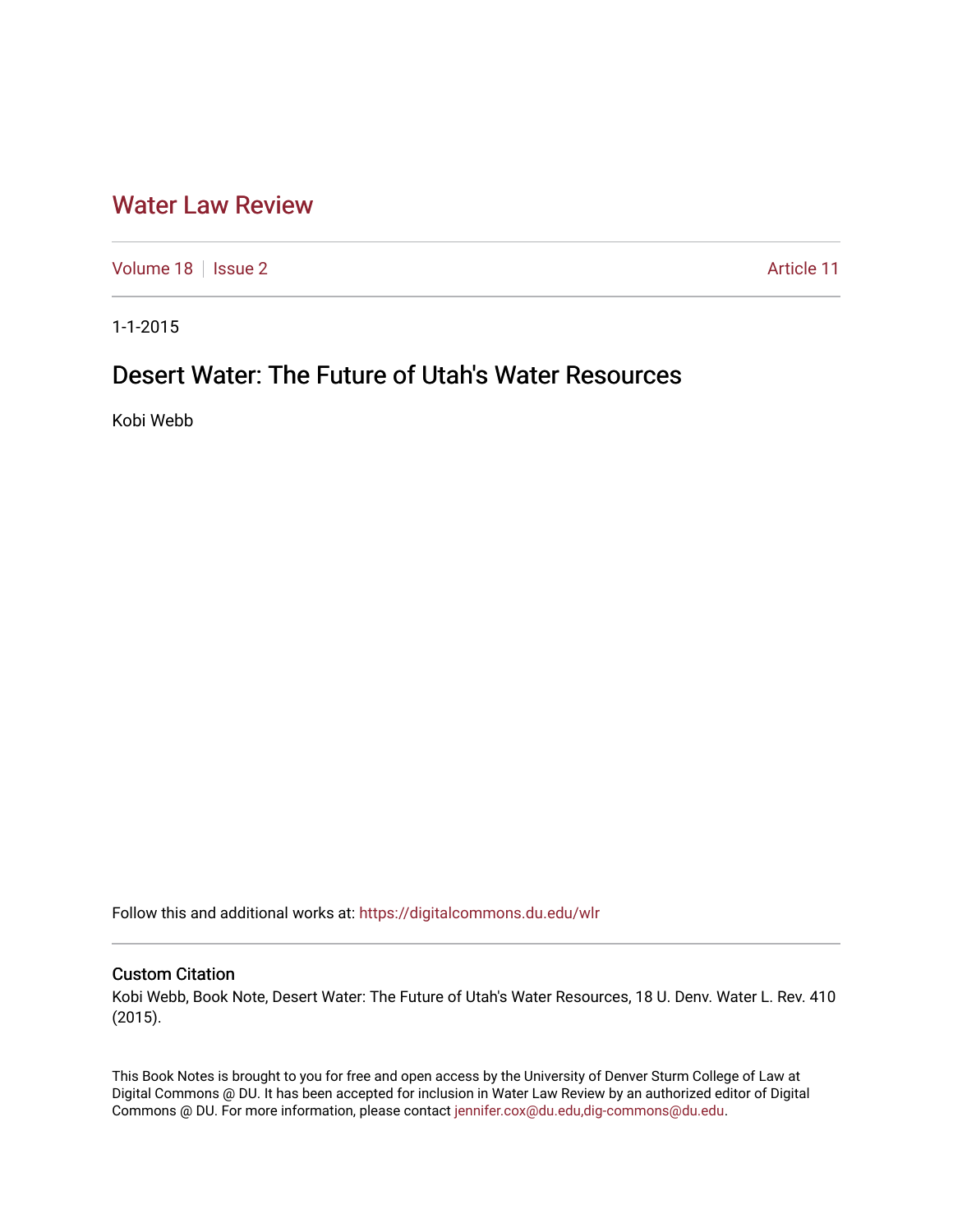### Desert Water: The Future **of** Utah's Water Resources, Univ. of Utah Press (Hal Crimmel ed., 2014); 240 pp; ISBN 978-1607813750.

Hal Crimmel is a Brady Presidential Distinguished Professor of English at Weber State University and founding co-chair of its Environmental Issues Committee. He is the editor of and contributor to *Desert Water: The Future of Utah's Water Resources,* a collection of essays **by** professors, social scientists, and policy makers studying current and future water resources in Utah. Crimmel aims in his book to increase public awareness of the importance of water and water-related issues in Utah. Through the perspective of each contributor, the book assesses the historical and current state of Utah's water resources, identifies current and future threats, critiques certain consumption policies and practices, and proposes solutions for managing the unrelenting demand on the state's waters. While *Desert Water* primarily focuses on water resources in Utah, decisions made within the state's borders are likely to **im**pact surrounding states. Accordingly, many of the problems and solutions discussed in the book are relevant to water resources in similarly arid western states.

In the first chapter, "The Coming Challenge: Population Growth and Water Decline," Eric Ewert, a professor of geography at Weber State University, explores the inverse relationship between Utah's declining fresh water resources and its rapid population growth. These two trends, Ewert suggests, are set to combine with each other in what he refers to as the "waterpopulation collision." Drawing on 2012 predictions, Ewert points out that due to a high birth rate and an influx of immigrants, the population in Utah is expected to double by 2060. At the sane time, trends in the state show a continuous decline in its water supply and reservoir capacity. This is due, in part, to less runoff, earlier snow melts, evaporation, sedimentation in the reservoirs, and Utahans enjoying the second highest per-capita water use rate in the country. While Utah does not presently have a water shortage problem, Ewert contends, consumption will naturally grow alongside the population. So unless changes are made now, Utah's unsustainable water use rates will lead to a shortage crisis in the future. In his analysis, Ewert rejects some of the state's supply-focused policies and practices, such as building more dams and diversions. He instead recommends that Utah adopt more demand-focused policies, such as climate-appropriate landscaping, water education, and rate incentives.

In Chapter 2, Stephen Trimble, an award-winning author and teacher of writing at the University of Utah Honors College, authors "The Miracle at the End of the Line." The chapter is a personal story that considers the sources of water in the rural town of Torrey. In arid southern Utah, Torrey only receives an average rainfall of seven and a half inches per year. The rain and running water from Thousand Lake Mountain currently delivers fresh clean water to a population of one hundred and eighty people, a local agriculture system, and a few surrounding communities. Trimble describes how Mormons first pioneered the town in the 1870s and settled it through the cooperative construction of ditches and canals. As water storage and control continued to drive growth in the area, disputes inevitably arose over water allocation,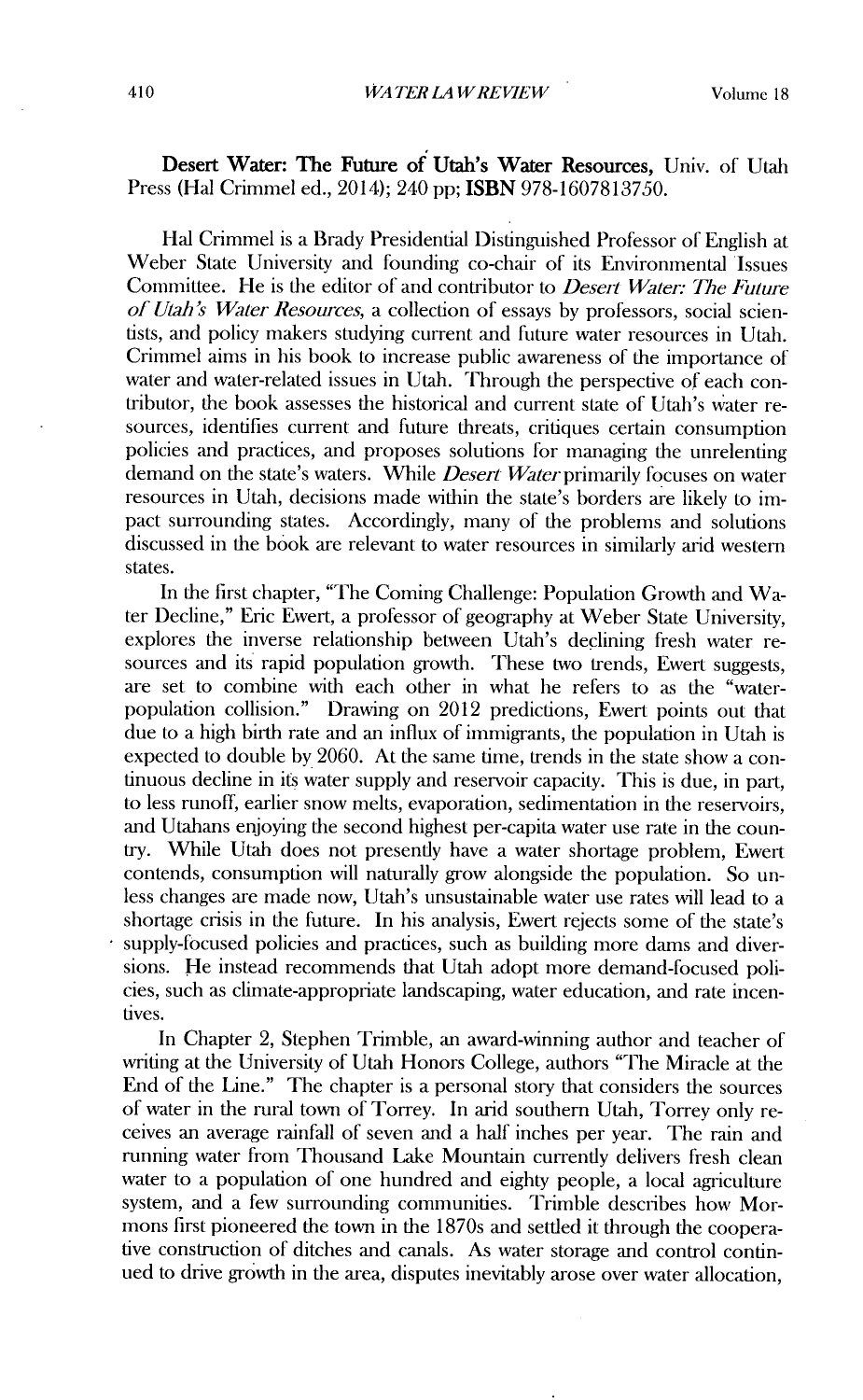#### *BOOK NOTLS*

giving rise to discussions of equity and water politics. Trimble uses the rest of the chapter to illustrate how history and priorities continue to make our relationship with water complex and sometimes contentious. Using specific examples from the town, he ponders how much growth will come to Torrey, how much growth the town really wants, and how much it can reasonably sustain. In the lauger context, Trimble's story of accessible water in Torrey symbolizes how growth and economic development in small towns across the arid west depend on infrastructure and access to affordable, clean water.

Craig Denton, author and professor of communication at the University of Utah, examines the nature **and** use of the Bear River in Chapter 3, "Bear River: Learning from a River That Closes Our Circle." Bear River is a lesserknown watercourse that begins and ends in northern Utah. Although it provides nearly sixty percent of the water to the Great Salt Lake, **by** the time it reaches residential areas the river is opaque, slow moving, and uninspiring. Denton contends that rivers that are revered, like the Colorado and Green Rivers, receive more protection than less celebrated rivers, such as the Bear River. Therefore, Denton's goal in this collection is to raise awareness and protection for the Bear River. He accomplishes this in two ways. First, Denton examines the river's regional importance to avian ecosystems, aquatic life, water rights holders, and the local population. Second, he discusses some of the river's most pressing threats, including additional proposed diversions, irrigation runoll, diminished biodiversity, and lower quantities of water due to climate change. Denton adds to these concerns by critiquing western water laws. He criticizes western water law's emphasis on prior appropriation. Specifically, Denton argues that the courts should see conservation as a beneficial use, especially since the Great Salt Lake lacks its own water rights. Denton ends the chapter by applauding the protection efforts of various governments and environmental groups. He also proposes several steps that Utahans can take to protect the river, including conservation awareness and increasing residential water rates.

In Chapter 4, George Handley authors "The Restoration of All Things: The Case of the Provo River Delta." Handley is a professor of interdisciplinary humanities at Brigham Young University. In this piece, Handley ponders why so many Utahans are apathetic towards the health of their local water ecosystems mad addresses what he sees as personal roadblocks to conservation. In one sense, Handley articulates, modern populations do not appreciate rivers because people are not aware of the journeys rivers take, their histories, or of our relationship to rivers. In another sense, he explains how different doctrines held by members of the Church of Jesus Christ of Latterday Saints, are used to support attitudes that both encourage and reject environmental conservation. For instance, many Mormons believe that the end is near. This can either motivate a believer's stewardship or it can encourage her to dismiss long-term environmental concerns altogether. Handley breaks tie church's theology into twelve different pro-environmental and antienvironmental attitudes. He then expresses his hope for Mormonism to embrace stronger environmental ethics. In the case of the Provo River Delta, eighty percent of the population is Mormon. Therefore, Handley points out, any meaningftil restoration in the area may have to include a shift in doctrinal beliefs. Handley ends the chapter by arguing that pro-environmental beliefs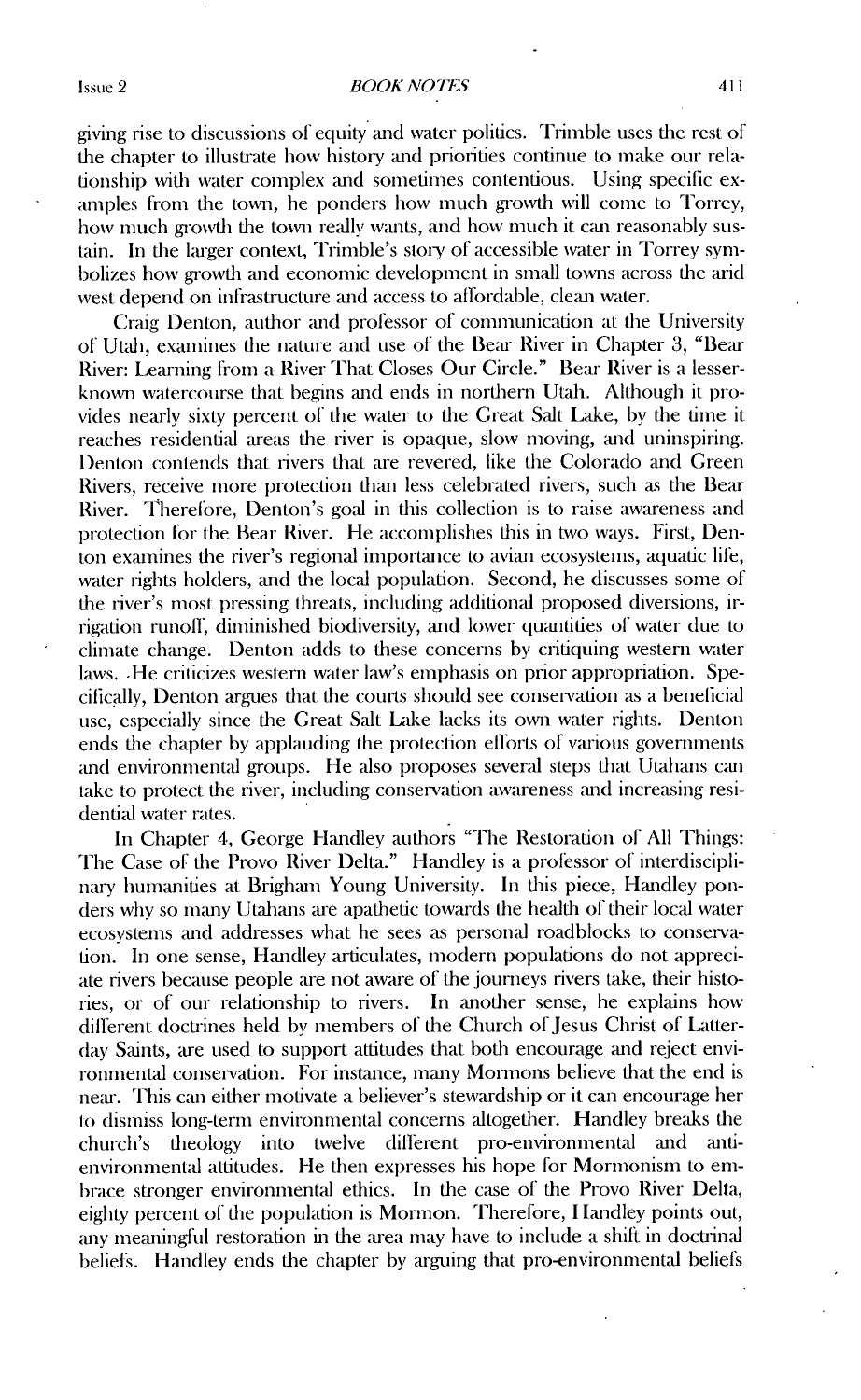are still consistent, if not more aligned, with the church's theology.

*Desert Water* takes a turn to Utah's most famous body of water in Chapter 5, "Climate Change and the Future of Great Salt Lake." Geographer Daniel Bedford expands on Denton's discussions in Chapter 3 by examining the large but mysterious Great Salt Lake. The Great Salt Lake is a terminal lake. meaning that water flows into but not out of it. Consequently, Bedford explains, the Great Salt Lake is susceptible to human and natural influences of which readers should be aware. Natural influences on the lake include, among other things, a warming global clinate system, lake-effect precipitation, river inflows, and a shallow depth that contributes to greater evaporation and drastic water level changes. Direct human influences, such as irrigation and residential consumption, have a much smaller effect on the health and level of the lake. However, as the population in Utah is estimated to double in the next forty years, more water will be required to support its residents. Ultimately, Bedford argues, the health of the Great Salt Lake will depend on how much humans care for it. Aside from its iconic image and economically valuable minerals, many locals do not care for the lake and do not see it as a unique resource that should be protected. Bedford contends that this apathy may come at a great cost, not just to humans but to birds, fish, and other wildlife that depend on it for their survival.

Zachary Frankle, founder and executive director of the Utah Rivers Council, interrupts the book's serious tone in Chapter 6 with "Chicken Little's New Career: How Utah's Water Development Industry Shows False Fears and Misinformation." In this chapter, Frankle argues against developments similar to the Lake Powell Pipeline project, which is expected to carry water from Lake Powell to southwest Utah. The project will cost Utah's taxpayers over one billion dollars. Frankle insists that Utah has all the money and water it needs to solve its water problems without the project. Utah's lack of water, he argues, is nothing more than a myth perpetuated by a large and elusive water development industry and repeated by an under-informed media. Frankle exanines the tax and fee structures behind projects like the Lake Powell pipeline and Price River dam proposal, which proposes to dam the headwaters of the Price River. In doing so, he describes how taxpayers are being asked to spend millions of dollars on projects when simple modernization efforts, such as phasing out water waste, could solve the sane problem and impact fewer ecosystems. In addition, and in unison with other authors in this collection, Frankle believes raising water rates is one of the more simple and effective solutions available for reducing consumption. Property taxes and federal subsidies currently subsidize the water rates in Utah. As a result, residents pay just a fraction of the real cost of the water that they use and are, not surprisingly, more wasteful. Frankle concludes with a reminder that not all conservation projects are actually good for conservation and that some should be considered with great skepticism.

The Great Salt Lake receives even greater attention in Chapter 7, "Time to Rethink Policy: Ideas for Improving the Health of Great Salt Lake." In this chapter, attorney Rob Dubuc examnines characteristics of the lake, identifies differing perceptions of its value, mid discusses threats to the lake's long-term condition. With a focus on economic considerations, Dubuc weighs the economic value of the lake against its inherent value and general health. For ex-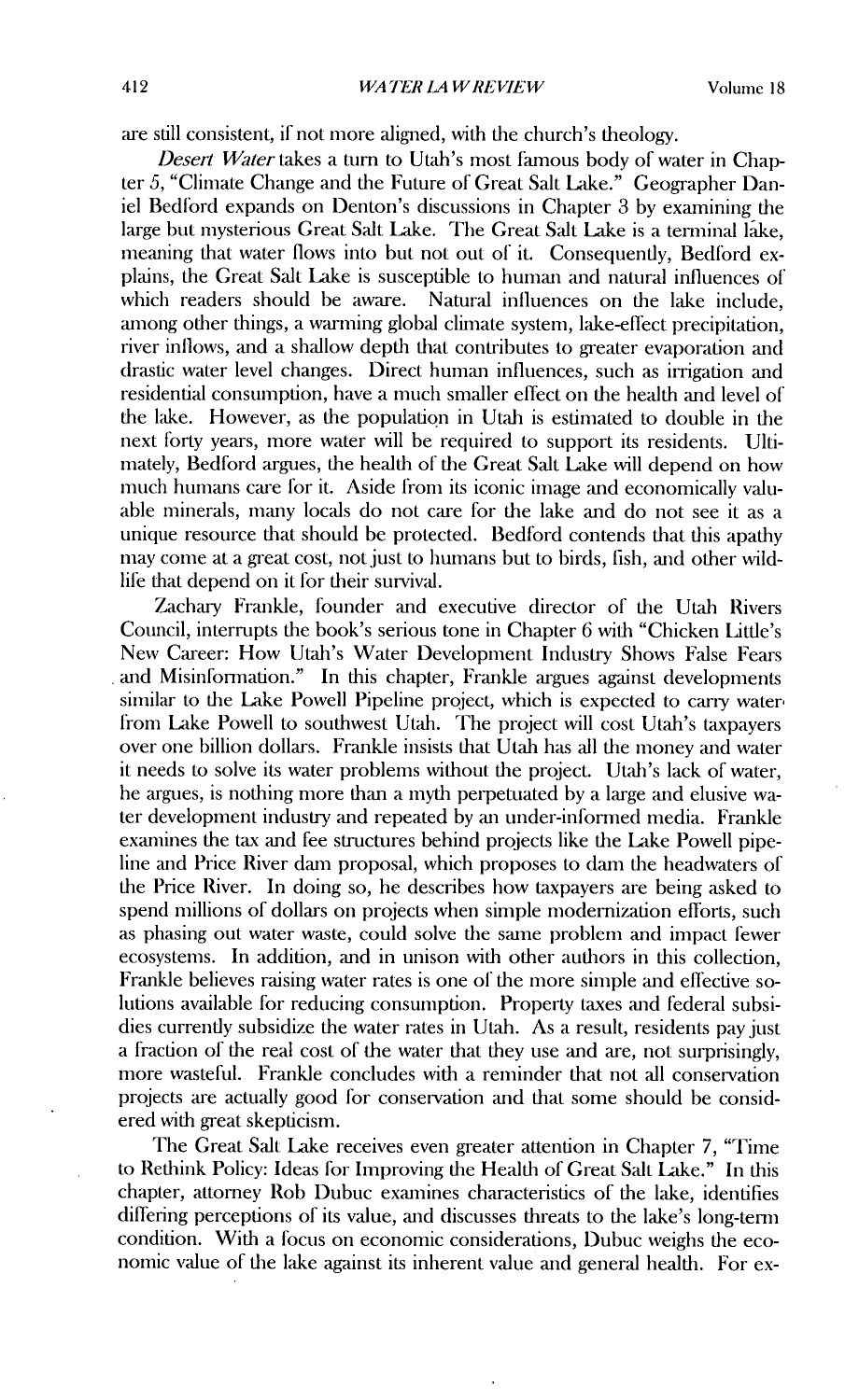ample, operations that extract salt and other minerals out of the Great Sale Lake yield approximately \$1.13 billion dollars in economic output annually and create approximately 5,300 jobs in the area. With an eye toward proposals to expand these operations, Dubuc ponders the consequence of such widespread projects, especially in combination with other local threats, including industrial discharge, nutrient loading, diking, and a lack of water rights for the lake. Dubuc concludes by asking the open question of whether state law should protect a minimum lake level.

In Chapter 8, "The Colorado: Archetypal River," writer and former river guide Brooke Williams describes the personal and philosophical appreciation she has for the Colorado River. Writing from the perspective of the Colorado River's banks, Williams portrays the Colorado as an archetype river. It supports tie life of thirty million people and ecosystems across seven states, and to some it represents a collective unconscious that contains universal symbols of the evolutionary history of our species. Intertwined with facts and anecdotal stories, Williams's chapter attempts to develop for the reader a deeper appreciation of the natural and spiritual importance of the Colorado River. Experiences and connections that some people take for granted, she argues, may forever be lost due to misuse of the water. For instance, the Colorado was listed as America's Most Endangered River in 2013. Ultimately, Williams's essay aims at inspiring a sense of urgency to protect these western water resources. Many readers will appreciate her philosophical approach.

In Chapter 9, "Going with the Flow: Navigating to Stream Access Consensus," Sara Dant considers the balance of fairness between the rights of private landowners and the public's- right to access Utah's rivers and streams. With an emphasis on the Weber River, Dant explores these issues through a historical examination of Utah's water use and policy. Historically, the Weber River was widely used for timber floating, irrigation, and sports fishing. These uses were often guaranteed by the courts, but were challenged in 2010 when the Utah State Legislature passed House Bill 141, the Public Water Access Act. This stream access bill essentially prohibits and even criminalizes all public recreational use of rivers and streams that cross private property, except for floating and incidental touching. In her chapter, Dant proposes that legislators respect the rights of private property owners, but at the same time recognize that people should have the right to access and enjoy public waters, especially in arid climates where water is scarce. While some areas of the law remain undecided, such as owner liability, fencing issues, and the extent of riverbeds, Dant urges courts and policymakers to draw inspiration from Utah's water history and not to forget their roles as trustees for the public.

Lake Powell is the focus of Chapter 10, "The Return of Glen Canyon: The Beginning of a More Sustainable Future for the Colorado," by senior journalism lecturer and Southwest Editor for Backpacker Magazine, Annette McGivney. The Glen Canyon Dam was built in southwest Utah to provide hydroelectricity and to create Lake Powell, a reservoir and storage buffer between the Upper and Lower Colorado River Basins. One of six dams built along the Colorado River, the Glen Canyon Dam ensures that the Lower Basin gets the water to which it is legally entitled under the 1922 Colorado River Compact. McGivney argues, however, that holding water in six dams across the arid region may not be the best solution. The reservoir is currently over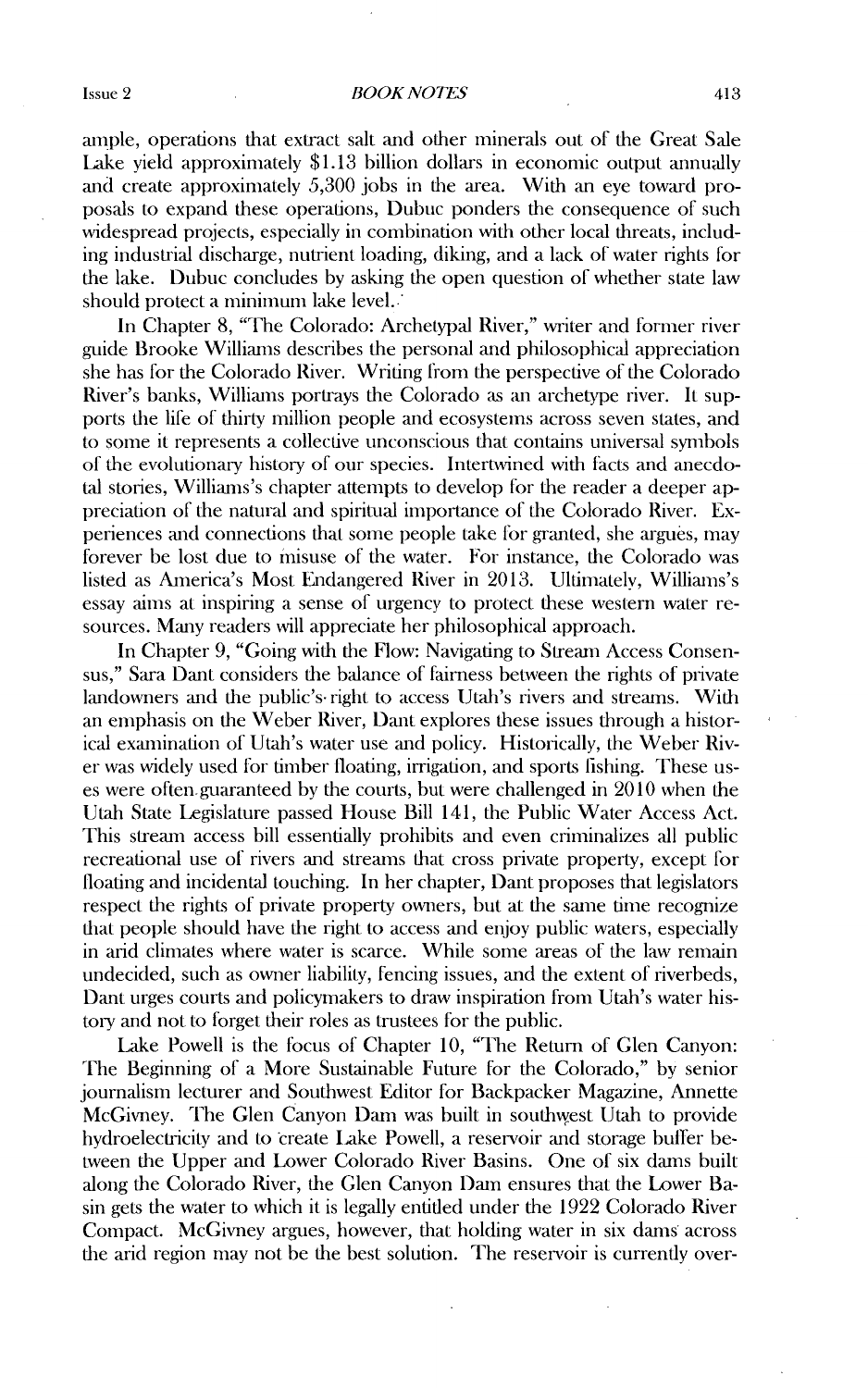allocated and rising temperatures in the region lead to greater evaporation and lower input levels. In 2005, for example, Lake Powell was only at thirty percent capacity. To better manage scarce water reserves in the state, McGivney suggests decreasing consumption rates and removing the dam, thus lowering the water in Glen Canyon to its original level. McGivney argues that doing so will recover lost ecosystems and archeological sites. Although Lake Powell attracts millions of visitors every year, thereby boosting the local economy, McGivney argues that the beauty of the canyon will attract new visitors and support a more sustainable life cycle.

Chapter 11, "Land of 20,000 Wells: Impacts on Water from Oil and Gas Development in Eastern Utah" by editor Hal Crimmel, explores natural resource drilling in the Uinta Basin and Green River watershed. Current research shows that Utah has four hundred billion barrels of oil shale and its tar sands deposits contain another twelve to nineteen billion barrels. In the process of extracting these resources, companies use and dispose of vast amounts of water in an already arid region. Crimmel recognizes the relative permanence of natural resource drilling in today's economy, so he suggests certain policies and regulations to better manage threats posed to the state's water resources. Equating certain oil and gas rhetoric with that of the tobacco industry, he argues that even with precautions, there are no guarantees of safety from water supply contamination throughout all phases of the extraction process. While the region examined in this chapter is somewhat remote, natural resource drilling continues to take place across the West, even in highly populated areas. Especially because water crosses state lines, Crimmel argues that oil and gas development should not be treated as a local issue.

In Chapter 12, "Moving Water," author Jana Richman takes on a proposal by Pat Mulroy, General Manager for Southern Nevada Water Authority, to pump water out of Snake Valley in western Utah and carry it to Las Vegas through a three-hundred-mile pipeline. Proponents of the pipeline claim that the water can be pumped and transported with minimal to no impact in the area. Richman, however, argues that no one can be certain of the extent of devastation the pipeline may cause. She examines the failure of similar groundwater pumping projects, predominately out of Owens Valley in California, and examines whether or not this project will have similar results. The Owens Valley pumping project resulted in consequences such as the drying up of Owens Lake, disappearance of native flora and fauna, local farm and orchard crop failures, and massive traveling dust storms. Richman argues that even with the proposed monitoring precautions in place, it could take centuries after the pumps are shut off to slow and stop the damage that has been done, not to mention the inherent damage of digging 300 miles of pipeline. Richman does not offer specific alternatives for a Las Vegas water shortage problem but contends that there are better solutions than the proposed pipeline.

In the final chapter, "A New Water Ethic," Daniel McCool, professor and director of the Environmental and Sustainability Program at the University of Utah, challenges the anthropocentric framework with which we currently think about water use in the West. Water, he posits, is irregular and unpredictable, but also essential to every organism. Going forward, we need to have a coherent vision and framework in which to develop western water law and policy.